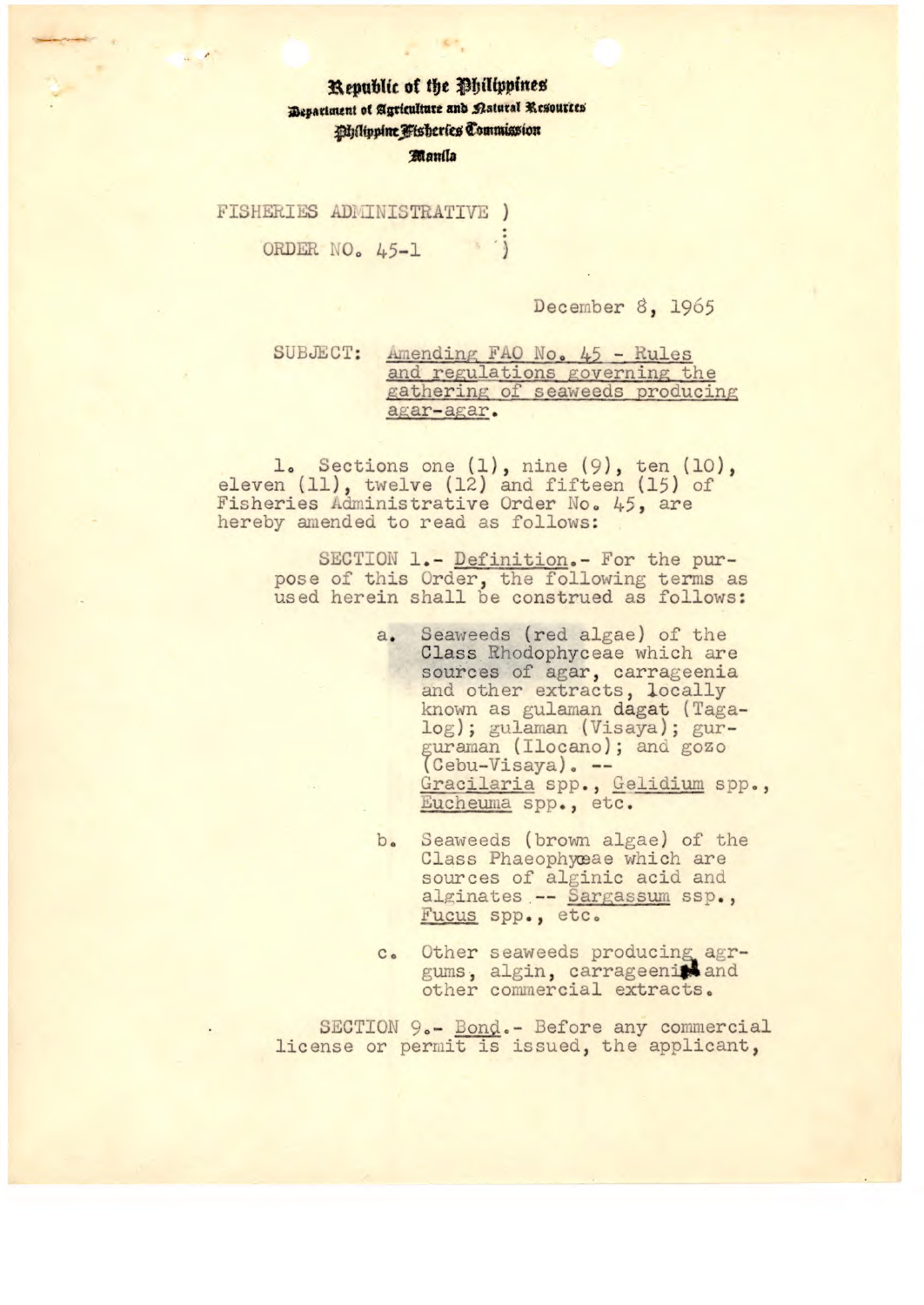shall as guaranty of good faith for satisfactory compliance with the Fisheries Act; the rules and regulations; the terms and conditions of the license or permit; and the payment of annual rentals or fees due; be required to deposit with the Commissioner of Fisheries, the amount of #25.00 per square kilometer of area, in cash, to be paid in advance.

SECTION 10.- Grounds for suspension or cancellation of applications, license or permit,- The application or license and/or permit may be suspended or cancelled for any of the following causes:

- a. Serious or continued violation of the Fisheries Act; the rules and regulations promulgated thereunder; the terms and conditions of the license or permit; and the orders and instructions of this Office,
- b. Repudiation of the area granted.
- c. Lack of interest; abandonment of the water area; or voluntary request of the licensee or permittee.
- d, when public interests so require
- e. Failure of the applicant to cause and/or facilitate the inspection, investigation, and survey of the water area within ninety (90) from the date of filing of the application.
- f. Failure or refusel to pay without justifiable cause the fees, bond deposit, rentals or additional charges in accordance with the provisions of this Order.

ECTION 11.- Government share in the seaweeds gathered or collected.- There shall be paid to the Philippine Fisheries Commission an amount equivalent to five per centum  $(5%)$ 

**,=40 l'C** W-/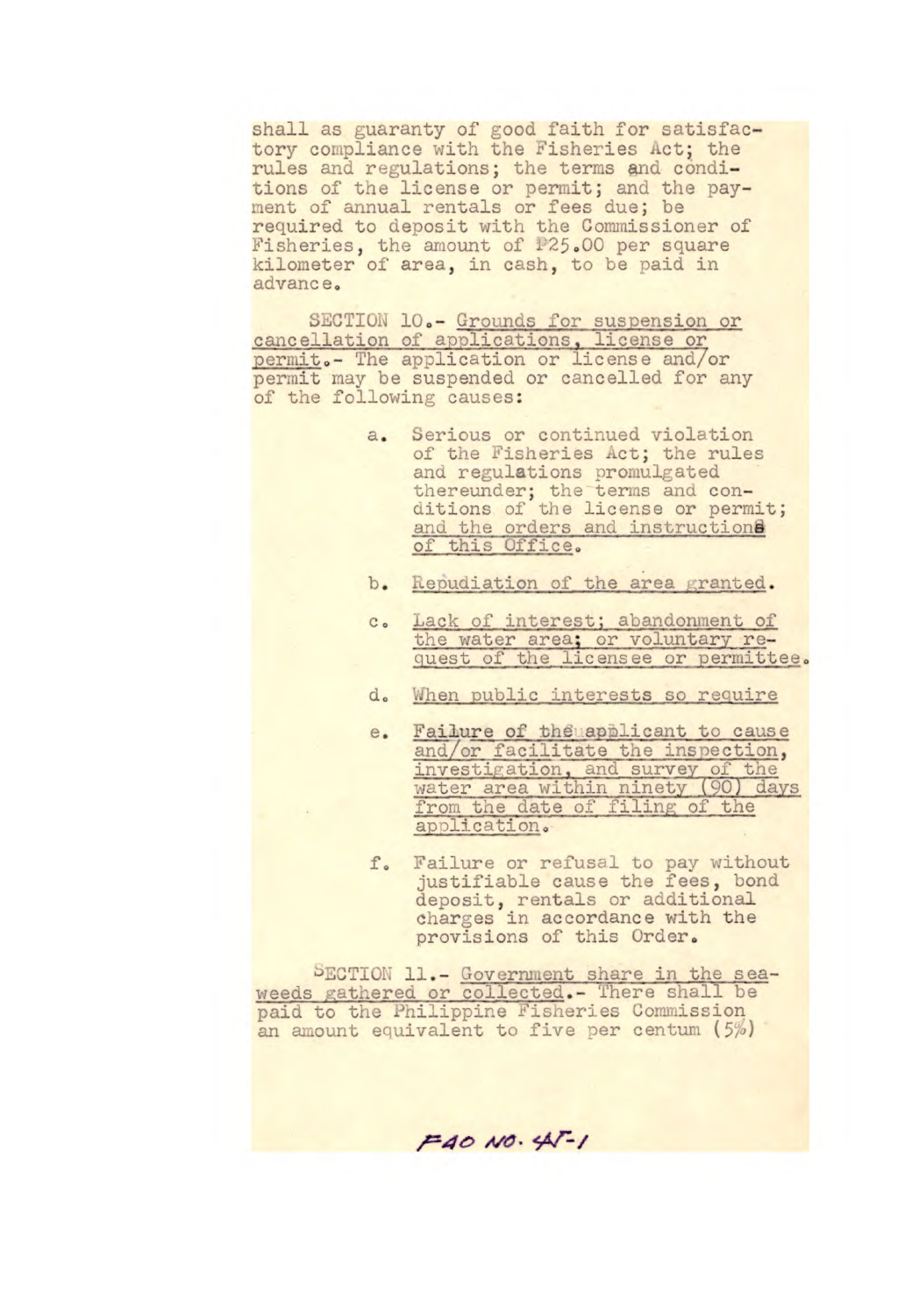of the market value of seaweeds gathered or collected. Seaweeds gathered or collected not in accordance with the provisions of<br>this Order shall be subject to confiscation<br>without prejudice to criminal action that may be taken against the offender in accordance with the penal provisions of this Order. Seaweeds confiscated by virtue hereof shall<br>be sold at public auction to the highest bid-<br>der and the proceeds thereof remitted to the<br>Commissioner of Fisheries.

SECTION 12.- Annual license fee-schedule of payment.- There shall be paid to the Philippine Fisheries Commission an annual license fee in the amount of #25.00 per square kilometer or fraction thereof. This fee shall be paid in advance. If the annual fee due on any concession is not paid within the period in which the payment may be received without penalty, the amount of the same shall be increased by ten per centum (10%), the increment to be part of the fee, Should the concession fee remain delinquent fifty days after the same becomes<br>due, the original fee shall be increased by one<br>hundred per centum (100%) and after six months,<br>the concession shall be cancelled and the bond deposit, if any, shall be confiscated without prejudice to criminal proceedings against the delinquent concessionaire under the penal provisions of this Order.

SECTION 15.- Expiration and renewal of license.-

- A license granted under this Order  $a.$ shall expire as stipulated in the license; unless revoked or suspended earlier, for cause.
- $b_{\circ}$ A license may be renewed or extended upon its expiration for another period but not exceeding that for which the original license was issued or granted. Provided, however, that all subsequent renewals thereof shall not exceed a total of twenty years.
- A license which has expired may be  $c_{\cdot}$ rehewed upon the filing of a renewal application accompanied by the

 $F4010.45-1$